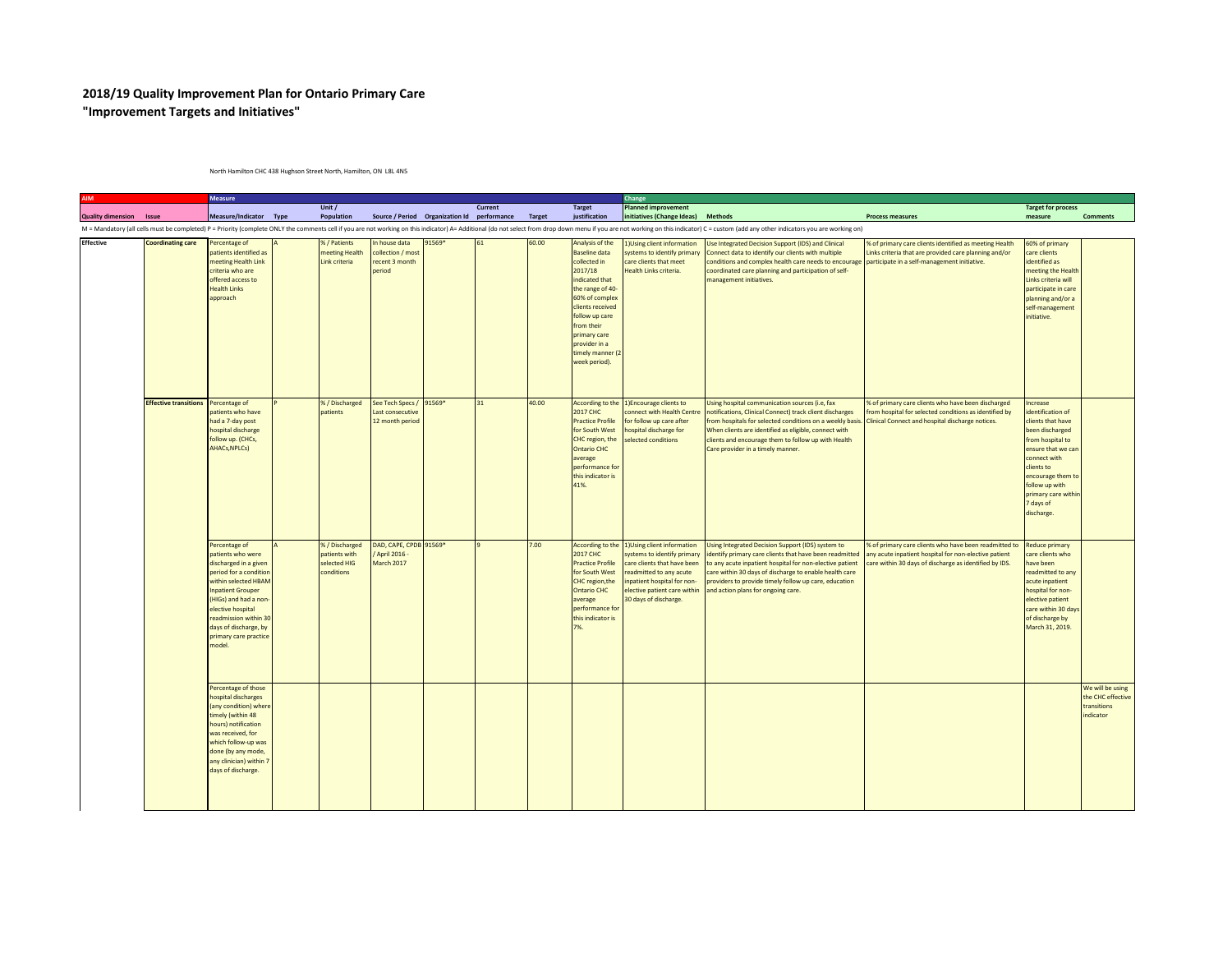|                  | <b>Wound Care</b>                                                | Percentage of                                 | %/ patients with EMR/Chart |                                   | 91569* | 38   | 60.00   | Analysis of the                           |                                                            | 1) Reach out to primary care Utilize the EMR system to generate a list of eligible                                                            | % of primary care clients that are contacted to                                                            | 80% of all eligible                   |                         |
|------------------|------------------------------------------------------------------|-----------------------------------------------|----------------------------|-----------------------------------|--------|------|---------|-------------------------------------------|------------------------------------------------------------|-----------------------------------------------------------------------------------------------------------------------------------------------|------------------------------------------------------------------------------------------------------------|---------------------------------------|-------------------------|
|                  |                                                                  | natients with                                 | diabetes, aged 18          | Review / Last                     |        |      |         | <b>Baseline data</b>                      | lients, aged 18 and over,                                  | primary care clients and ensure that communication is                                                                                         | participate in diabetic foot ulcer screening                                                               | primary care                          |                         |
|                  |                                                                  | diabetes, age 18 or<br>over, who have had a   | or older                   | consecutive 12<br>month period    |        |      |         | collected in<br>2017/18                   | who are eligible to receive<br>diabetic foot ulcer         | made in appropriate languages to ensure that they are<br>made aware of the opportunity to be screened. Post                                   | opportunities                                                                                              | clients will be<br>contacted to       |                         |
|                  |                                                                  | diabetic foot ulcer                           |                            |                                   |        |      |         | indicated                                 | screening.                                                 | client education material in the waiting rooms at Health                                                                                      |                                                                                                            | participate in                        |                         |
|                  |                                                                  | risk assessment using                         |                            |                                   |        |      |         | approximately                             |                                                            | Centre regarding diabetic foot ulcer screening benefits                                                                                       |                                                                                                            | diabetic foot ulcer                   |                         |
|                  |                                                                  | a standard, validated<br>tool within the past |                            |                                   |        |      |         | 40%<br>performance.                       |                                                            | and availability.                                                                                                                             |                                                                                                            | screening<br>opportunities by         |                         |
|                  |                                                                  | 12 months                                     |                            |                                   |        |      |         |                                           |                                                            |                                                                                                                                               |                                                                                                            | March 31, 2019.                       |                         |
|                  |                                                                  |                                               |                            |                                   |        |      |         |                                           |                                                            |                                                                                                                                               |                                                                                                            |                                       |                         |
| <b>Efficient</b> |                                                                  |                                               |                            |                                   |        |      |         |                                           |                                                            |                                                                                                                                               |                                                                                                            |                                       |                         |
|                  |                                                                  |                                               |                            |                                   |        |      |         |                                           |                                                            |                                                                                                                                               |                                                                                                            |                                       |                         |
|                  |                                                                  |                                               |                            |                                   |        |      |         |                                           |                                                            |                                                                                                                                               |                                                                                                            |                                       |                         |
|                  |                                                                  |                                               |                            |                                   |        |      |         |                                           |                                                            |                                                                                                                                               |                                                                                                            |                                       |                         |
|                  | <b>NEW clients for</b>                                           | Adequate access to Total # of NEW clients     | Count / PC                 | <b>EMR/Chart</b><br>Review /      | 91569* | 985  | 1000.00 | We want to<br>continue to                 | 1)Increase number of clients<br>registered to MDs and NPs. | Review existing waiting list. Contact eligible potential<br>clients to come to an orientation session. Work with                              | Number of newly registered primary care clients.                                                           | ncrease number o                      |                         |
|                  | primary care services care providers within                      | registered to primary                         | population                 | 2017/2019                         |        |      |         | maintain                                  |                                                            | partnering agencies regarding taking on priority clients                                                                                      |                                                                                                            | ewly registered<br>primary care       |                         |
|                  |                                                                  | the last 2 years.                             |                            |                                   |        |      |         | performance in                            |                                                            | that meet eligibility criteria.                                                                                                               |                                                                                                            | clients to 350 from                   |                         |
|                  |                                                                  |                                               |                            |                                   |        |      |         | this indicator.                           |                                                            |                                                                                                                                               |                                                                                                            | April 1, 2018 to                      |                         |
|                  |                                                                  |                                               |                            |                                   |        |      |         |                                           |                                                            |                                                                                                                                               |                                                                                                            | March 31, 2019.                       |                         |
|                  |                                                                  |                                               |                            |                                   |        |      |         |                                           |                                                            |                                                                                                                                               |                                                                                                            |                                       |                         |
|                  |                                                                  |                                               |                            |                                   |        |      |         |                                           |                                                            |                                                                                                                                               |                                                                                                            |                                       |                         |
|                  | Adequate access to<br>primary care services primary care clients | Total number of                               | Count / PC<br>population   | <b>EMR/Chart</b><br>Review /      | 91569* | 5155 | 5500.00 | Based on HNHB<br>LHIN target              | egistered to MDs and NPs.                                  | 1)Increase number of clients Review existing waiting list. Contact eligible potential<br>clients to come to an orientation session. Work with | Number of newly registered primary care clients.                                                           | Increase number o<br>newly registered |                         |
|                  |                                                                  | registered to MDs                             |                            | 2018/2019                         |        |      |         | panel size for                            |                                                            | partnering agencies regarding taking on priority clients                                                                                      |                                                                                                            | primary care                          |                         |
|                  |                                                                  | and NPs.                                      |                            |                                   |        |      |         | NHCHC.                                    |                                                            | that meet eligibility criteria.                                                                                                               |                                                                                                            | clients to 350 from                   |                         |
|                  |                                                                  |                                               |                            |                                   |        |      |         |                                           |                                                            |                                                                                                                                               |                                                                                                            | April 1, 2018 to<br>March 31, 2019.   |                         |
|                  |                                                                  |                                               |                            |                                   |        |      |         |                                           |                                                            |                                                                                                                                               |                                                                                                            |                                       |                         |
|                  |                                                                  |                                               |                            |                                   |        |      |         |                                           |                                                            |                                                                                                                                               |                                                                                                            |                                       |                         |
|                  |                                                                  |                                               |                            |                                   |        |      |         |                                           |                                                            |                                                                                                                                               |                                                                                                            |                                       |                         |
| Equitable        | <b>Population health</b><br>cervical cancer                      | Percentage of<br>Ontario screen-              | %/PC<br>organization       | CCO-SAR, EMR / 91569*<br>Annually |        | 63   | 75.00   | <b>MSAA target for</b><br>2018/19 is 75%. | clients who are eligible to                                | 1) Reach out to Primary Care Utilize the EMR system to generate a list of eligible<br>primary care clients and ensure that communication is   | % of eligible primary care clients that are contacted to<br>participate in cancer screening opportunities. | 80% of all eligible<br>primary care   |                         |
|                  | screening                                                        | eligible women, 21-                           | population                 |                                   |        |      |         |                                           | receive screening for                                      | made in appropriate languages to ensure that they are                                                                                         |                                                                                                            | clients will be                       |                         |
|                  |                                                                  | 69 years old, who                             | eligible for               |                                   |        |      |         |                                           | cervical cancer.                                           | made aware of the opportunity to be screened. Post                                                                                            |                                                                                                            | contacted to                          |                         |
|                  |                                                                  | completed at least<br>one Pap test in 42-     | screening                  |                                   |        |      |         |                                           |                                                            | client educational material in the waiting rooms at<br>Health Centre regarding cancer screening benefits and                                  |                                                                                                            | participate in<br>cancer screening    |                         |
|                  |                                                                  | month period.                                 |                            |                                   |        |      |         |                                           |                                                            | availability.                                                                                                                                 |                                                                                                            | opportunities by                      |                         |
|                  |                                                                  |                                               |                            |                                   |        |      |         |                                           |                                                            |                                                                                                                                               |                                                                                                            | March 31, 2019.                       |                         |
|                  |                                                                  |                                               |                            |                                   |        |      |         |                                           |                                                            |                                                                                                                                               |                                                                                                            |                                       |                         |
|                  | <b>Population health -</b>                                       | Percentage of                                 |                            |                                   |        |      |         |                                           |                                                            |                                                                                                                                               |                                                                                                            |                                       | We have prefer          |
|                  | colorectal cancer                                                | Ontario screen-                               |                            |                                   |        |      |         |                                           |                                                            |                                                                                                                                               |                                                                                                            |                                       | to use the              |
|                  | screening                                                        | ligible individuals, 50<br>74 years old, who  |                            |                                   |        |      |         |                                           |                                                            |                                                                                                                                               |                                                                                                            |                                       | colorectal<br>screening |
|                  |                                                                  | were overdue for                              |                            |                                   |        |      |         |                                           |                                                            |                                                                                                                                               |                                                                                                            |                                       | indicator that is       |
|                  |                                                                  | colorectal screening                          |                            |                                   |        |      |         |                                           |                                                            |                                                                                                                                               |                                                                                                            |                                       | <b>used by the HNHE</b> |
|                  |                                                                  | n each calendar year                          |                            |                                   |        |      |         |                                           |                                                            |                                                                                                                                               |                                                                                                            |                                       | LHIN.                   |
|                  |                                                                  |                                               |                            |                                   |        |      |         |                                           |                                                            |                                                                                                                                               |                                                                                                            |                                       |                         |
|                  |                                                                  | Percentage of screen                          | %/PC                       | <b>EMR/Chart</b>                  | 91569* | 62   | 70.00   | MSAA target is                            | 1)Reach out to primary care                                | Utilize the EMR system to generate a list of eligible                                                                                         | % of eligible primary care clients that are contacted to                                                   | 80% of all eligible                   |                         |
|                  |                                                                  | eligible patients aged<br>50 to 74 years who  | organization<br>population | Review /<br>2018/2019             |        |      |         | 70% for<br>2018/19.                       | clients who are eligible to<br>receive screening for       | primary care clients and ensure that communication is<br>made in appropriate languages to ensure that they are                                | participate in cancer screening opportunities.                                                             | lients will be<br>contacted to        |                         |
|                  |                                                                  | had a FOBT within the                         | eligible for               |                                   |        |      |         |                                           | colorectal cancer.                                         | made aware of the opportunity to be screened. Post                                                                                            |                                                                                                            | participate in                        |                         |
|                  |                                                                  | past two years                                | screening                  |                                   |        |      |         |                                           |                                                            | client educational material in the waiting rooms at<br>Health Centre regarding cancer screening benefits and                                  |                                                                                                            | ancer screening<br>opportunities by   |                         |
|                  |                                                                  |                                               |                            |                                   |        |      |         |                                           |                                                            | availability.                                                                                                                                 |                                                                                                            | March 31, 2019.                       |                         |
|                  |                                                                  |                                               |                            |                                   |        |      |         |                                           |                                                            |                                                                                                                                               |                                                                                                            |                                       |                         |
|                  |                                                                  |                                               |                            |                                   |        |      |         |                                           |                                                            |                                                                                                                                               |                                                                                                            |                                       |                         |
|                  | <b>Population health</b>                                         | Percentage of                                 | %/patients with ODD, OHIP- |                                   | 91569* | 37   | 50.00   | Analysis of the                           | 1) Reach out to primary care                               | Obtain list of all primary care clients diagnosed with                                                                                        | % of primary care clients with diabetes who are                                                            | 75% of all primary                    |                         |
|                  | diabetes                                                         | atients with                                  | diabetes, aged 40          | CHDB, RPDB /                      |        |      |         | <b>Baseline data</b>                      | lients who are diagnosed                                   | diabetes from EMR. Ensure all clients are contacted to                                                                                        | contacted for HbA1C testing                                                                                | care clients with                     |                         |
|                  |                                                                  | diabetes, aged 40 or                          | or over                    | Annually                          |        |      |         | collected in                              | with diabetes to ensure                                    | perform HbA1C testing at least 2 times per year.                                                                                              |                                                                                                            | diabetes are                          |                         |
|                  |                                                                  | over, with two or<br>more glycated            |                            |                                   |        |      |         | 2017/18<br>indicated                      | <b>HbA1C</b> test are being<br>offered.                    |                                                                                                                                               |                                                                                                            | contacted and<br>encouraged to        |                         |
|                  |                                                                  | hemoglobin (HbA1C)                            |                            |                                   |        |      |         | approximately                             |                                                            |                                                                                                                                               |                                                                                                            | complete HbA1C                        |                         |
|                  |                                                                  | tests within the past                         |                            |                                   |        |      |         | 40%                                       |                                                            |                                                                                                                                               |                                                                                                            | testing at least 2                    |                         |
|                  |                                                                  | 12 months                                     |                            |                                   |        |      |         | performance.                              |                                                            |                                                                                                                                               |                                                                                                            | times per year.                       |                         |
|                  |                                                                  |                                               |                            |                                   |        |      |         |                                           |                                                            |                                                                                                                                               |                                                                                                            |                                       |                         |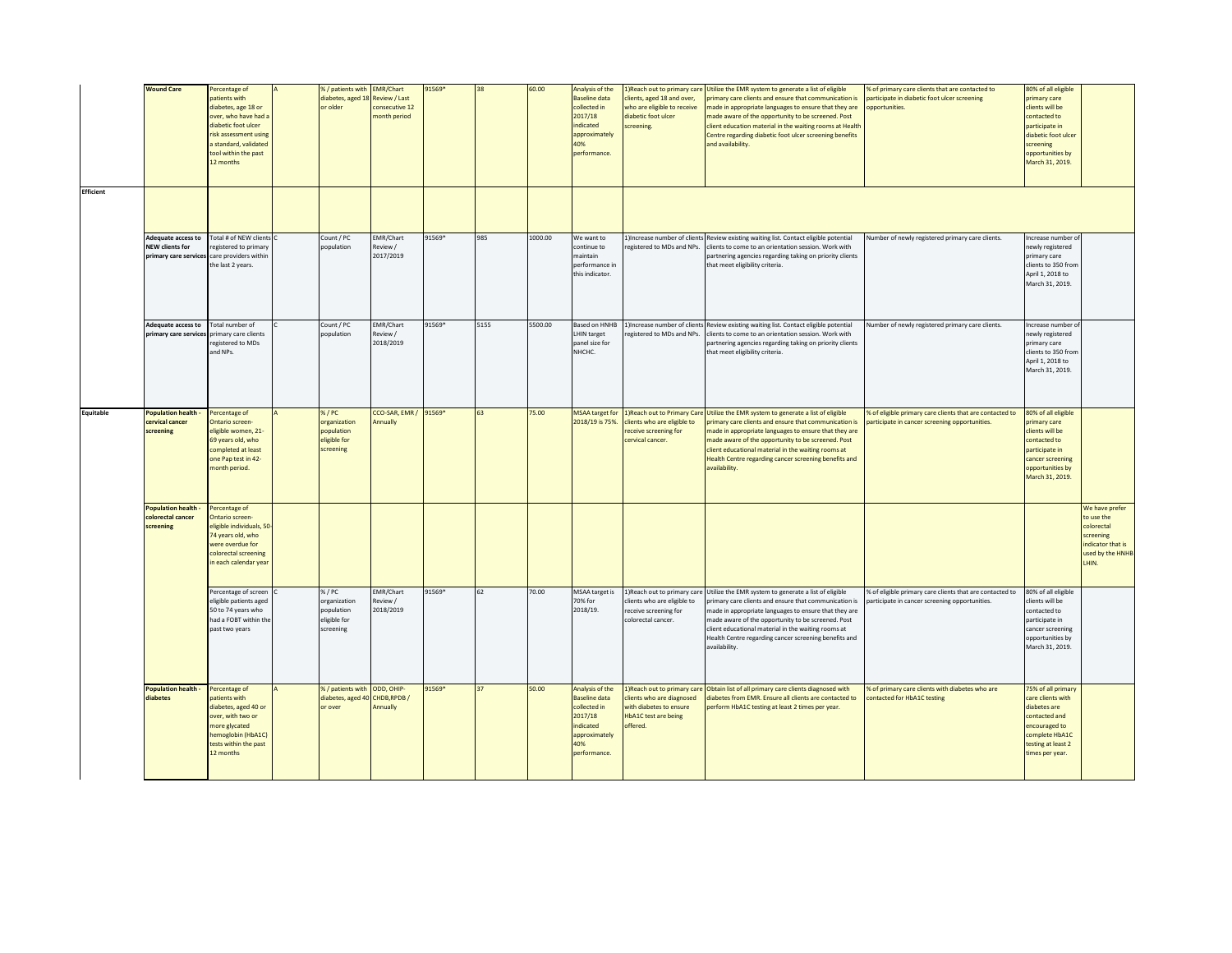|                 | Population health -<br>breast cancer<br>screening | % of eligible clients<br>who are up to date in<br>screening for breast<br>cancer.                                                                                                                                                                       | %/PC<br>organization<br>population<br>eligible for<br>screening | EMR/Chart<br>Review /<br>2018/2019                             | 91569* | 46  | 55.00   | MSAA target for<br>2018/19 is 55%.                                                                                                                                                                                            | lients who are eligible to<br>receive screening for breast<br>cancer                                                                                                   | 1) Reach out to primary care Utilize the EMR system to generate a list of eligible<br>primary care clients and ensure that communication is<br>made in appropriate languages to ensure that they are<br>made aware of the opportunity to be screened. Post<br>client educational material in the waiting rooms at<br>Health Centre regarding cancer screening benefits and<br>availability.          | % of eligible primary care clients that are contacted to<br>participate in cancer screening opportunities.                                 | 90% of all eligible<br>clients will be<br>contacted to<br>participate in<br>cancer screening<br>opportunities by<br>March 31, 2019.                     |  |
|-----------------|---------------------------------------------------|---------------------------------------------------------------------------------------------------------------------------------------------------------------------------------------------------------------------------------------------------------|-----------------------------------------------------------------|----------------------------------------------------------------|--------|-----|---------|-------------------------------------------------------------------------------------------------------------------------------------------------------------------------------------------------------------------------------|------------------------------------------------------------------------------------------------------------------------------------------------------------------------|------------------------------------------------------------------------------------------------------------------------------------------------------------------------------------------------------------------------------------------------------------------------------------------------------------------------------------------------------------------------------------------------------|--------------------------------------------------------------------------------------------------------------------------------------------|---------------------------------------------------------------------------------------------------------------------------------------------------------|--|
| Patient-centred | <b>Person experience</b>                          | Percent of patients<br>who stated that whe<br>they see the doctor<br>or nurse practitioner,<br>they or someone else<br>in the office<br>(always/often)<br>involve them as much<br>as they want to be in<br>decisions about their<br>care and treatment? | %/PC<br>organization<br>population<br>(surveyed<br>sample)      | n-house survey / 91569*<br>April 2017 -<br>March 2018          |        | 89  | 85.00   | <b>Current client</b><br>survey results<br>indicated clients<br>are satisfied with<br>their<br>involvement in<br>decisions<br>regarding care<br>and treatment.<br>We want to<br>maintain<br>performance in<br>this indicator. | 1)Provide opportunities for<br>input regarding client<br>experience.                                                                                                   | Provide multiple opportunities for clients to provide<br>eedback on an ongoing basis (annual client survey,<br>uggestion boxes, website).                                                                                                                                                                                                                                                            | % increase in client satisfaction.                                                                                                         | 85% satisfaction of<br>respondents<br>regarding client<br>involvement in<br>decisions about<br>care and<br>treatment.                                   |  |
| Safe            | <b>Medication safety</b>                          | Percentage of<br>atients with<br>medication<br>reconciliation in the<br>past year                                                                                                                                                                       | %/All patients                                                  | <b>EMR/Chart</b><br>Review / Most<br>recent 12 month<br>boired | 91569* | 40  | 50.00   | Analysis of the<br><b>Baseline data</b><br>collected in<br>2017/18<br>indicated 40%<br>medication<br>reconciliation<br>documented.                                                                                            | 1)Provide training to health<br>care providers regarding the<br>mportance of medication<br>econciliation for clients.                                                  | Professional education will be provided to health care<br>providers regarding benefits of medication<br>econciliation.                                                                                                                                                                                                                                                                               | % of health care providers that attend a professional<br>education session regarding medication reconciliation.                            | 90% of health care<br>providers attend a<br>professional<br>education session<br>regarding<br>medication<br>reconciliation in a<br>12 month period.     |  |
|                 |                                                   |                                                                                                                                                                                                                                                         |                                                                 |                                                                |        |     |         |                                                                                                                                                                                                                               | 2) Health Care providers are<br>appropriately trained<br>egarding appropriate EMR<br>documentation regarding<br>medication reconciliation in<br>lient charts.          | Provide training session regarding appropriate methods<br>o document medication reconciliation process in EMR.                                                                                                                                                                                                                                                                                       | % of health care providers that receive training<br>regarding appropriate methods to document<br>medication reconciliation process in EMR. | 0% of health care<br>providers receive<br>raining regarding<br>appropriate<br>methods to<br>document<br>medication<br>reconciliation<br>process in EMR. |  |
|                 | Population health -<br>diabetes                   | % of clients diagnosed<br>with diabetes who<br>receive<br>interprofessional<br>diabetes care at<br>NHCHC.                                                                                                                                               | %/PC clients<br>with diabetes                                   | <b>EMR/Chart</b><br>Review /<br>2018/2019                      | 91569* | 99  | 90.00   | We want to<br>maintain<br>performance in<br>this indicator.                                                                                                                                                                   | 1) Ensure eligible clients are<br>dentified, inter-professional<br>referrals are made and<br>health care staff are<br>competent at encountering<br>rocedures provided. | All clinical staff participate in EMR refresher training.<br>Eligible clients flagged in EMR and notified to attend<br>diabetes care services. Diabetes Nurse Educators to<br>coordinate process.                                                                                                                                                                                                    | % clients diagnosed with diabetes who receive inter-<br>professional diabetes care at NHCHC.                                               | 90% clients<br>diagnosed with<br>diabetes who<br>receive inter-<br>professional<br>diabetes care at<br>NHCHC.                                           |  |
|                 | Population health<br>nfluenza                     | % of primary care<br>clients, aged 65 years<br>or older, who report<br>having a seasonal flu<br>shot in the past year.                                                                                                                                  | 6/PC<br>organization<br>population aged<br>65 and older         | <b>EMR/Chart</b><br>Review /<br>2018/2019                      | 91569* | 24  | 45.00   | MSAA target for<br>2018/19 is 45%.                                                                                                                                                                                            | 1) Reach out to primary care<br>lients who are eligible to<br>eceive vaccination to<br>inform them of availability<br>of influenza vaccine at<br>NHCHC.                | Obtain list of all primary care clients aged 65 years and<br>older from EMR. Contact all eligible clients via<br>utomated phone reminder system to inform them of<br>vaccination opportunities. Provide client educational<br>naterial in all exam rooms and waiting rooms to explair<br>he benefits of influenza vaccination.                                                                       | % of clients aged 65 years and older that receive<br>nfluenza vaccination.                                                                 | 45% of all eligible<br>clients receive<br>influenza<br>vaccination by<br>March 31, 2019.                                                                |  |
|                 | <b>Population health</b><br>self management       | # of NHCHC clients<br>that are participating<br>in a self-management<br>initiative.                                                                                                                                                                     | Count / Clients                                                 | <b>EMR/Chart</b><br>Review /<br>2019/2019                      | 91569* | 962 | 1200.00 | At December<br>2017, 962 clients<br>participated in<br>self-<br>management<br>initiatives. We<br>want to maintai<br>performance in<br>this indicator.                                                                         | 1) Engage clients in a variety<br>of self-management<br>initiatives that are client<br>specific.                                                                       | Keep clients informed and engaged in the various self-<br>management initiatives offered by the Health Centre -<br>ounselling, behviour modification programs, goal-<br>setting, collaborative care passports/plans. Provide<br>ongoing continuing education to health care providers<br>regarding motivational interviewing, "choose wisely"<br>and appropriate documentation processes in the EMR. | # of clients participating in self-management initiatives.                                                                                 | 1200 clients<br>participating in self<br>management<br>initiatives.                                                                                     |  |